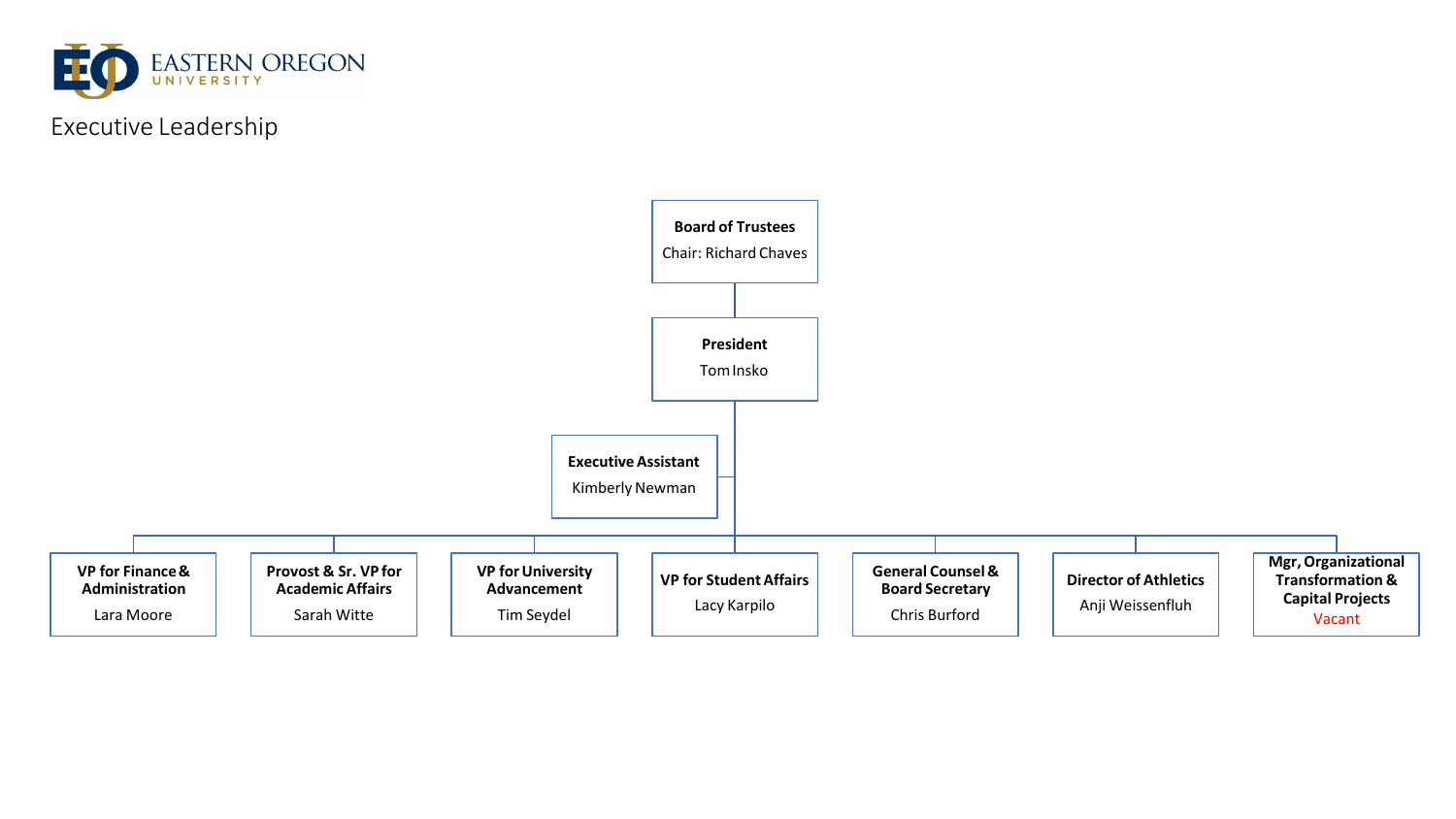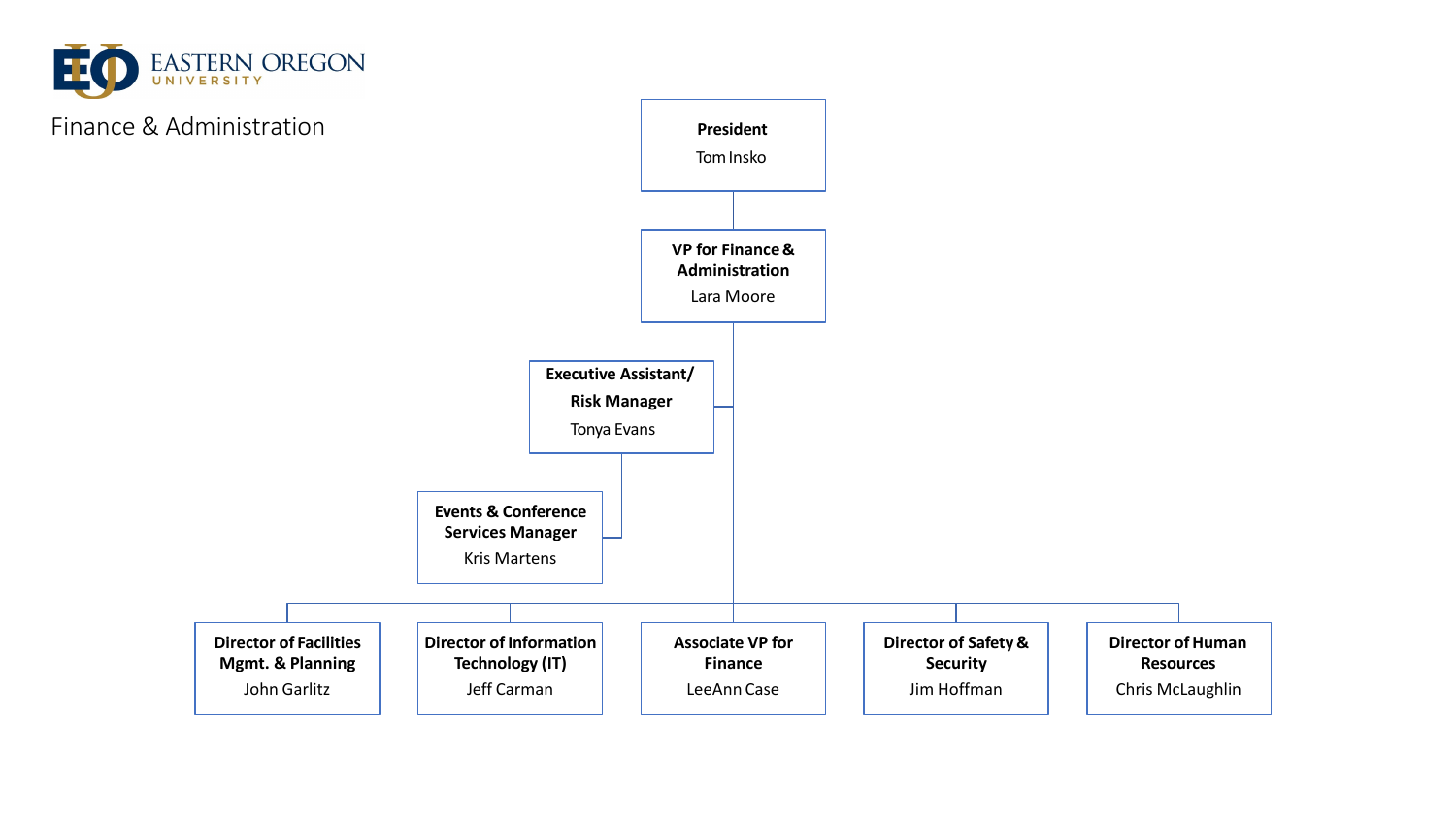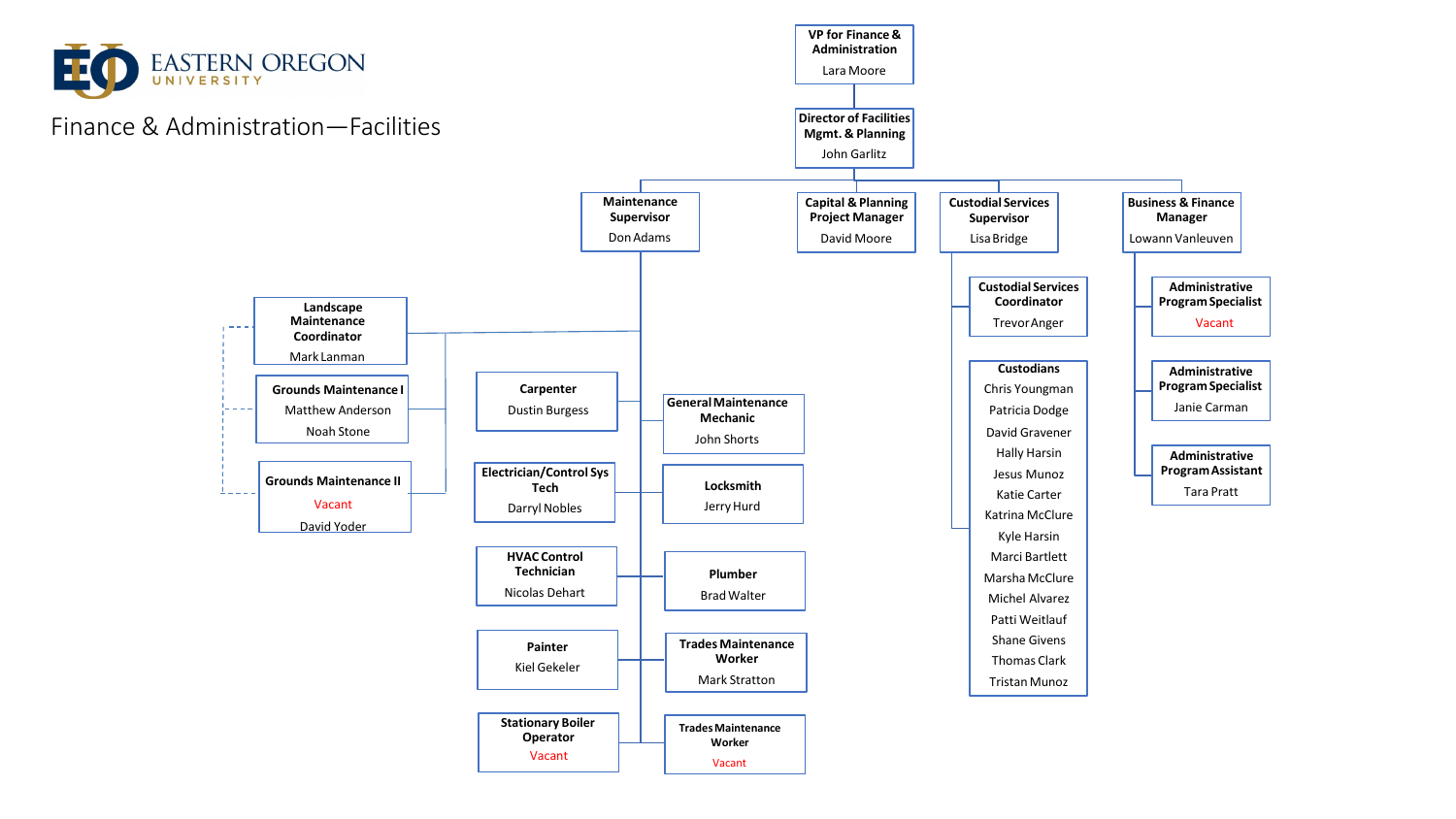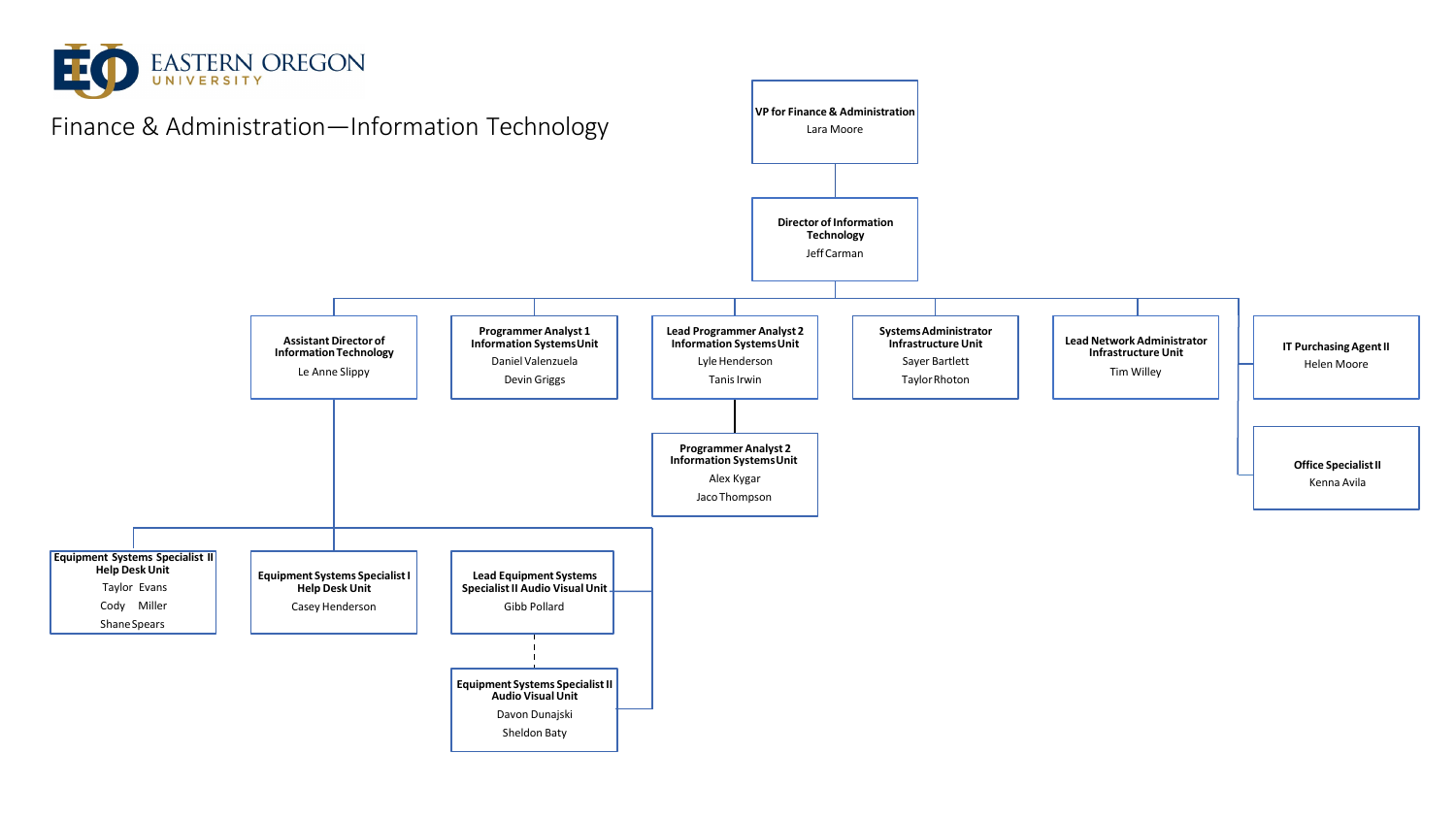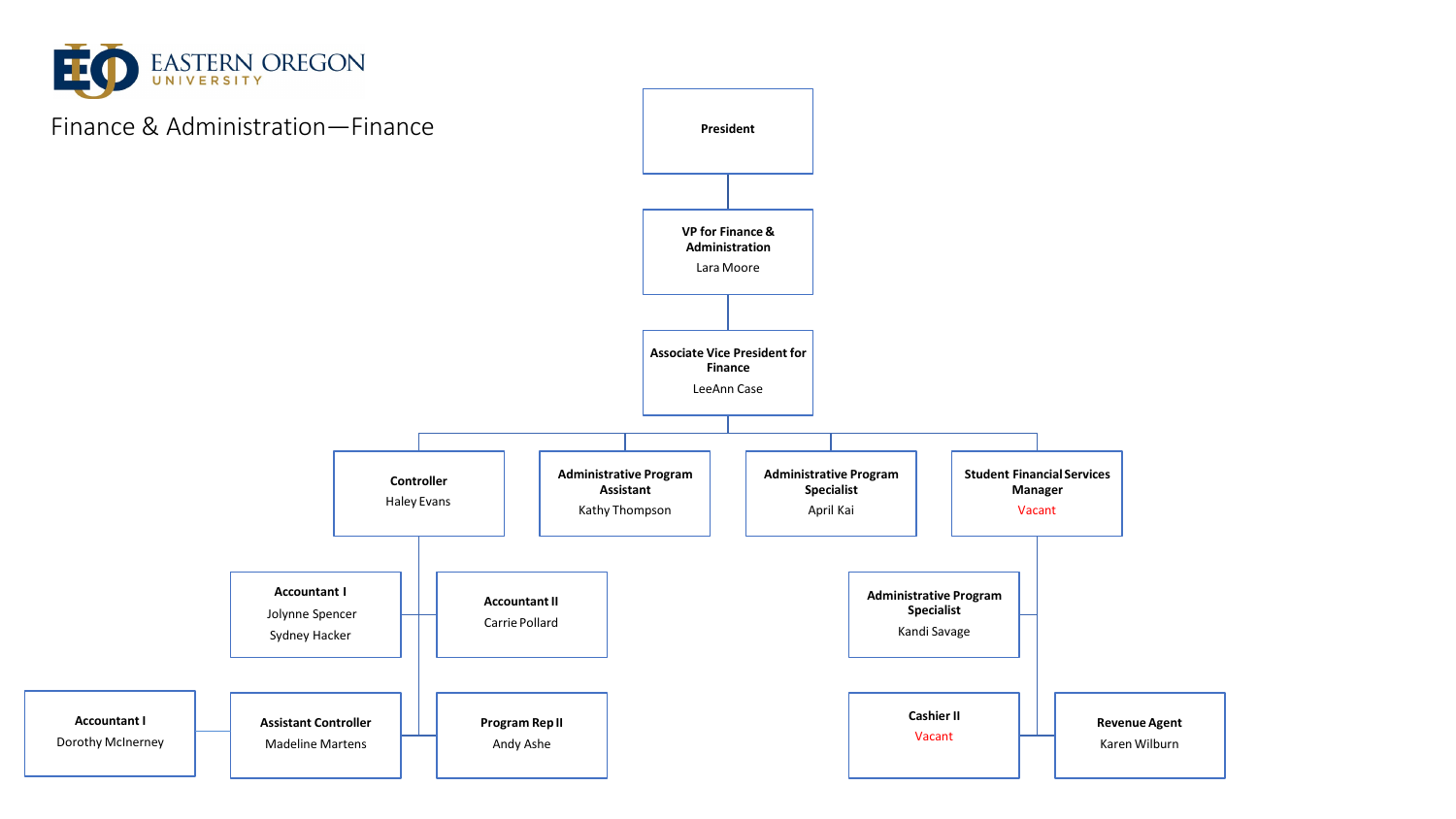

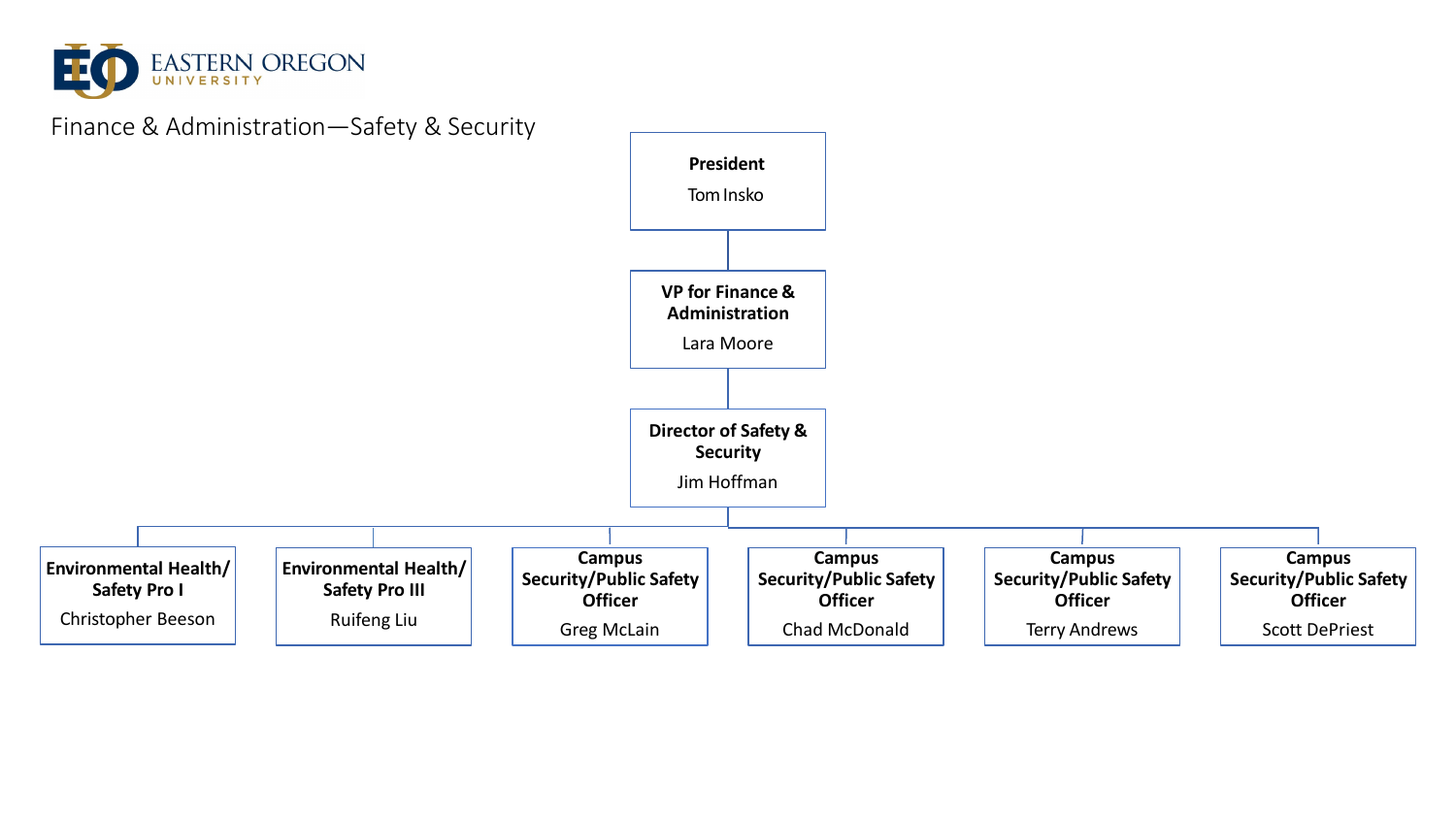

## Finance & Administration—Human Resources

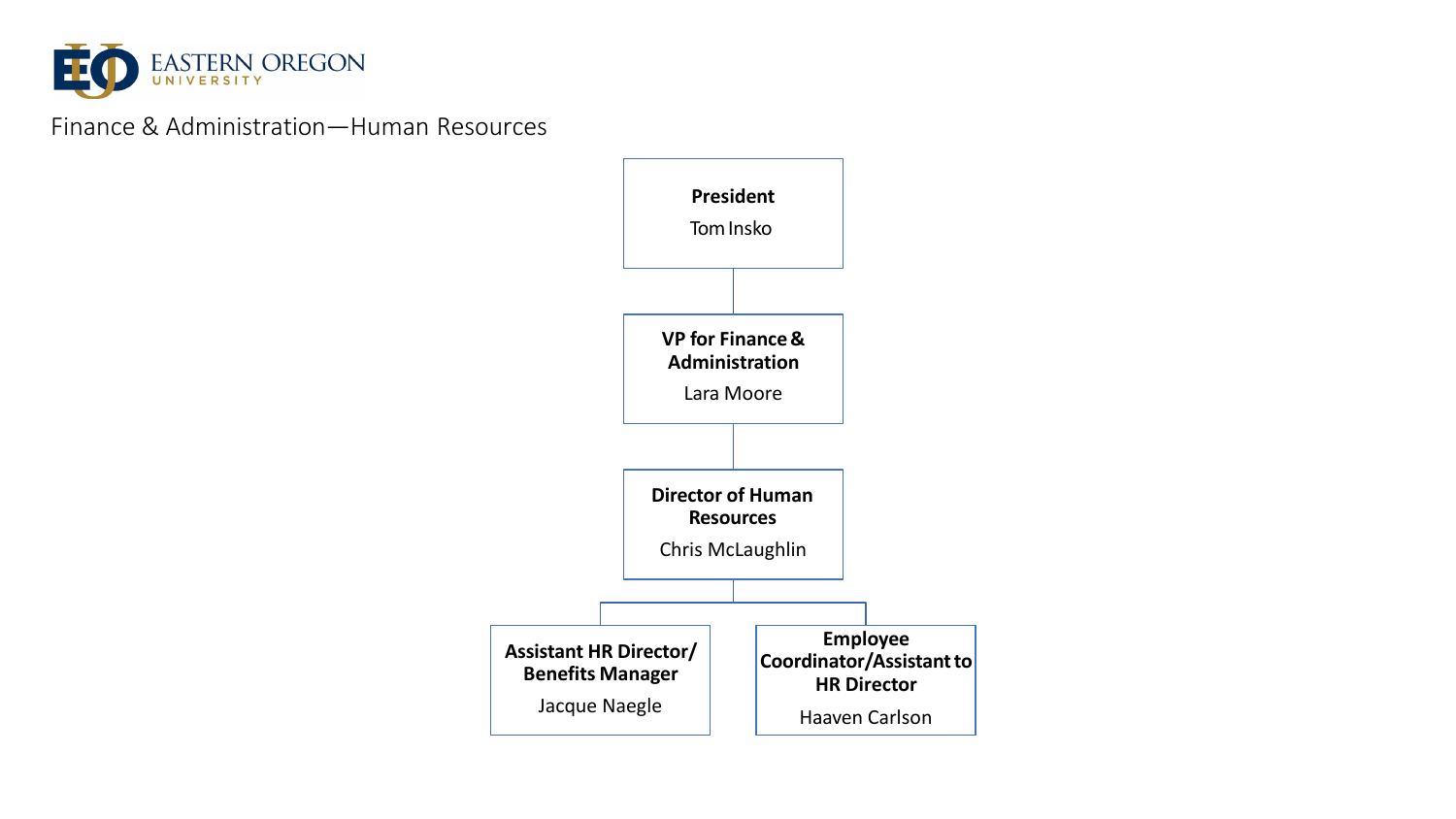

Academic Affairs

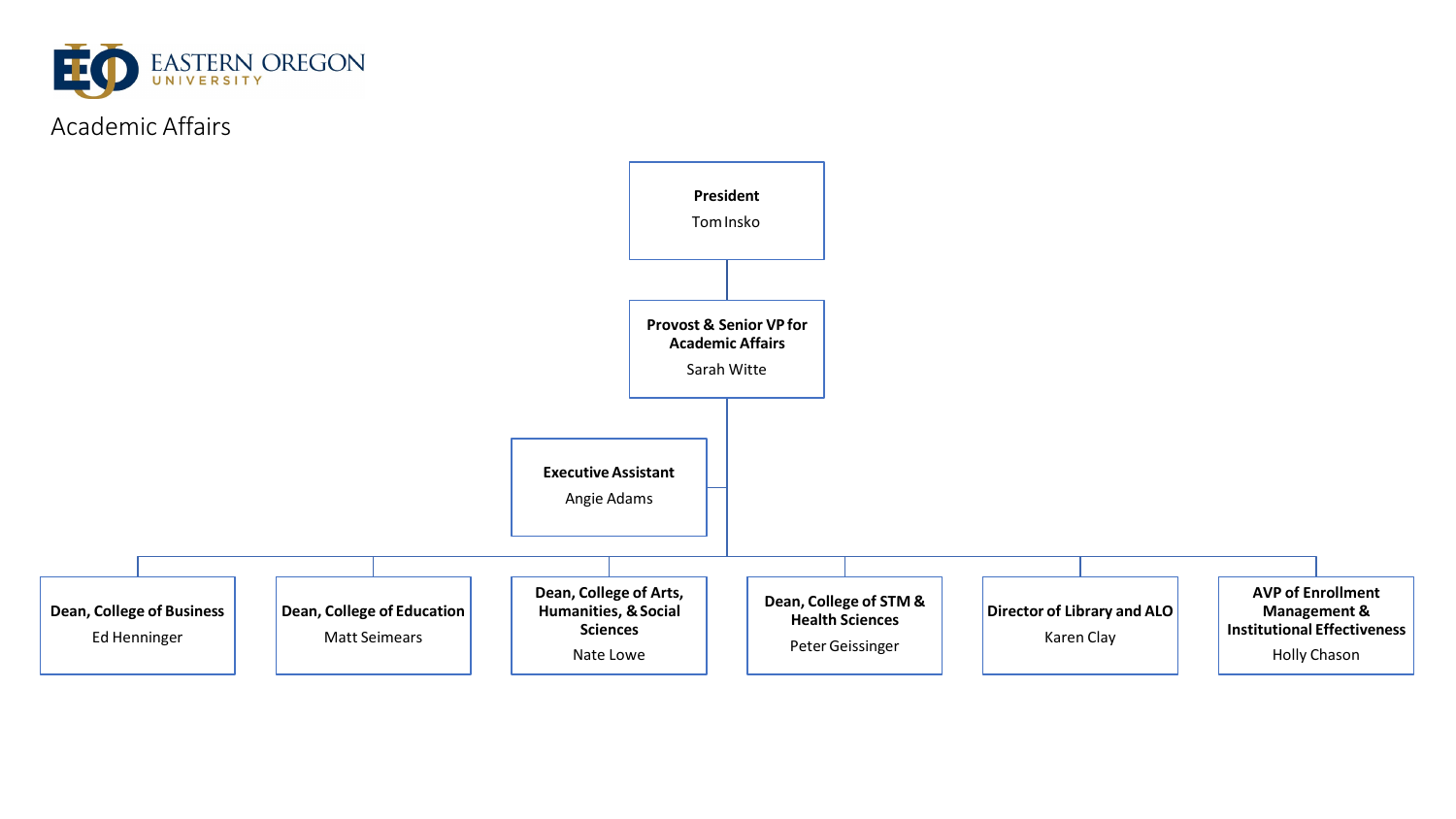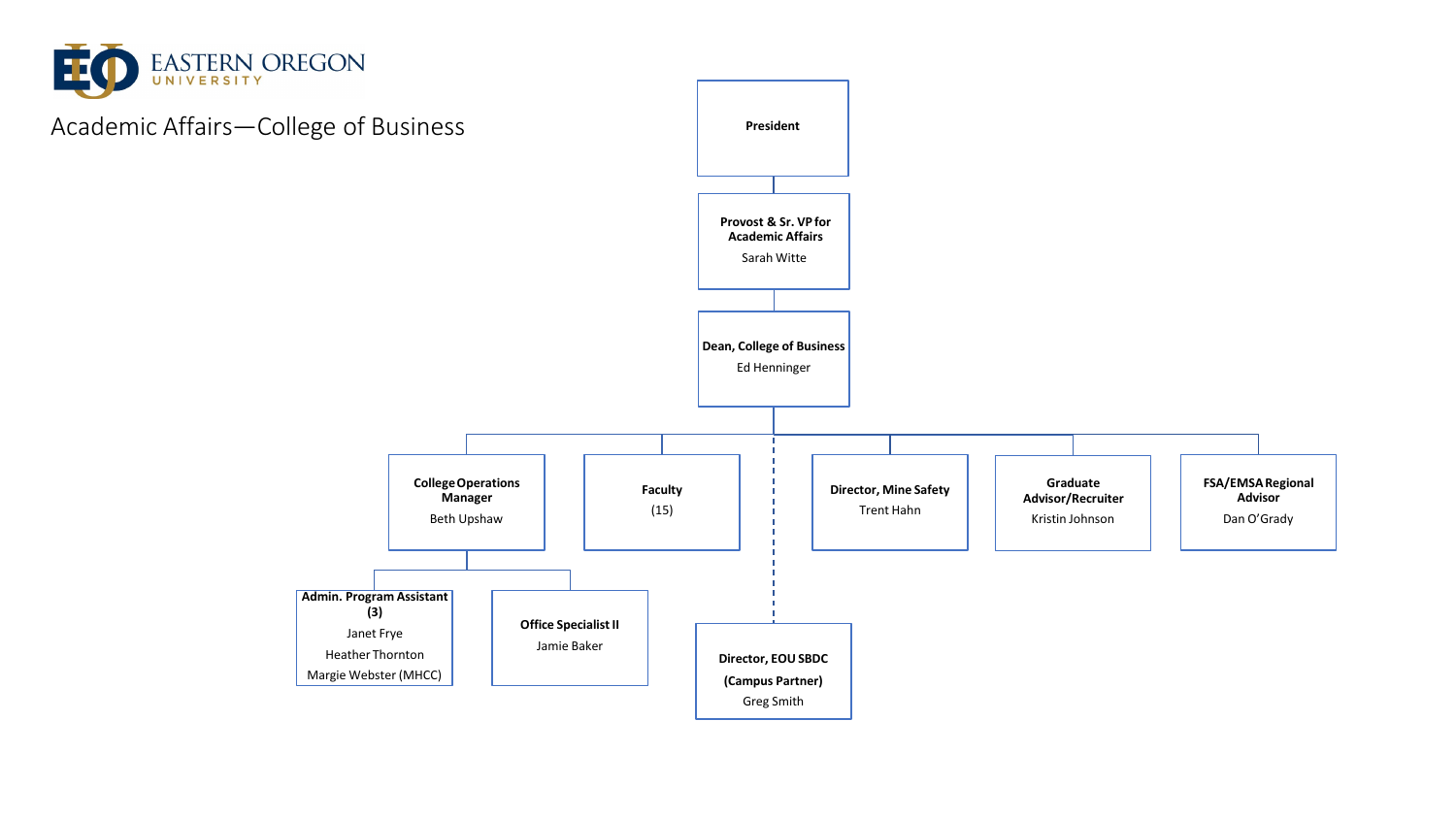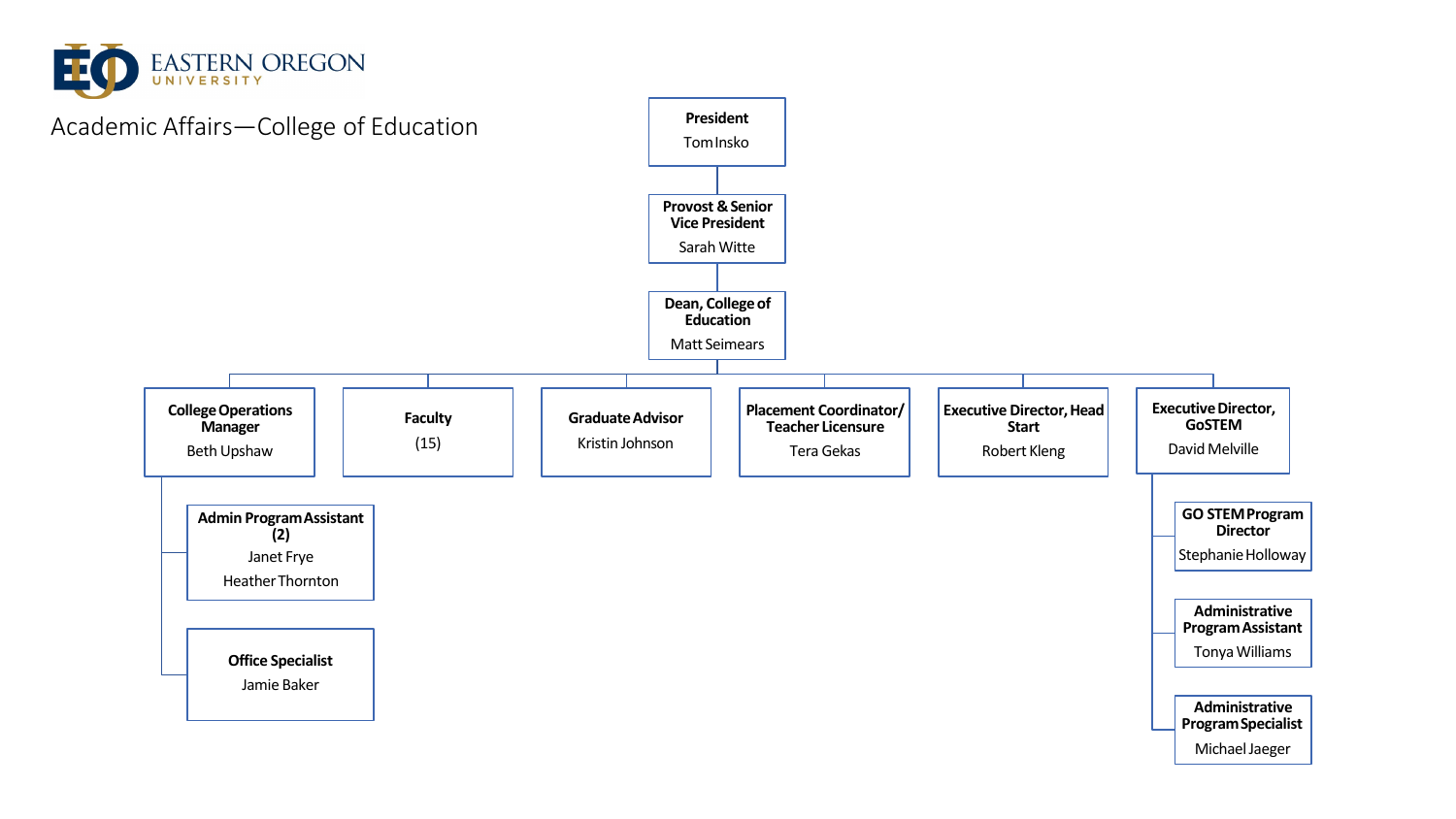

## Academic Affairs—College of Arts, Humanities, & Social Sciences

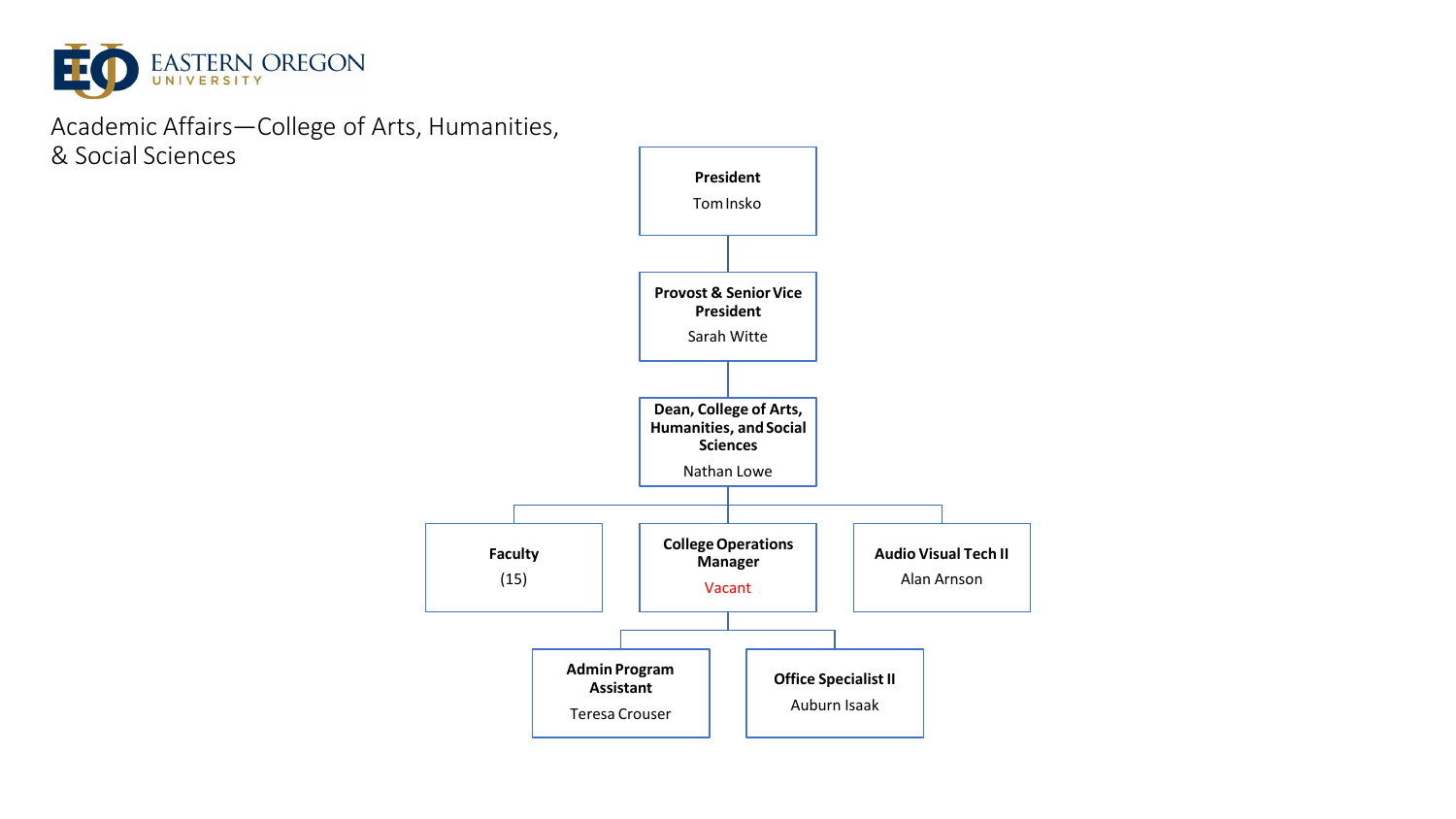![](_page_11_Picture_0.jpeg)

Academic Affairs—College of STM & **Health Sciences President** 

![](_page_11_Figure_2.jpeg)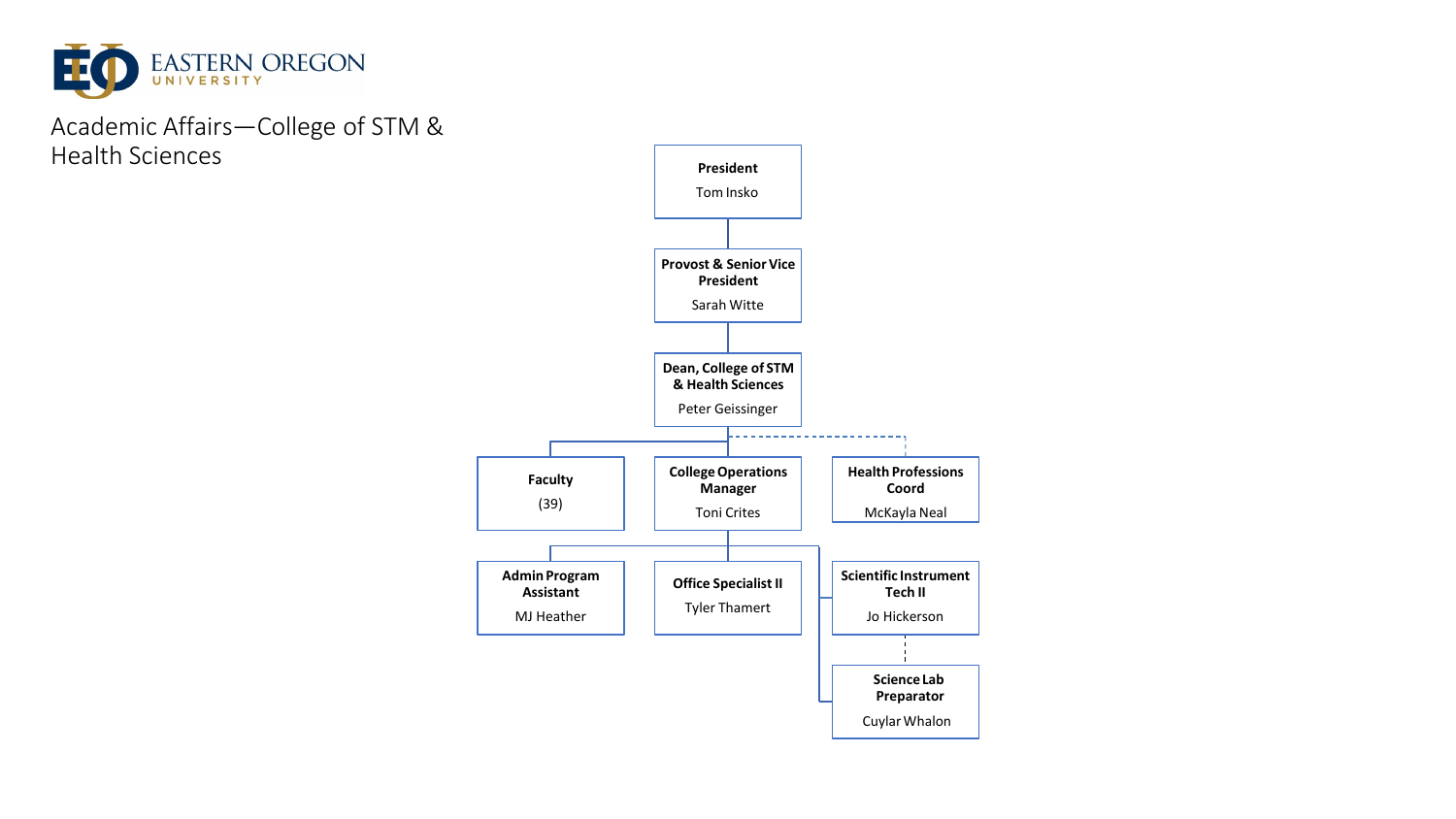![](_page_12_Picture_0.jpeg)

![](_page_12_Figure_1.jpeg)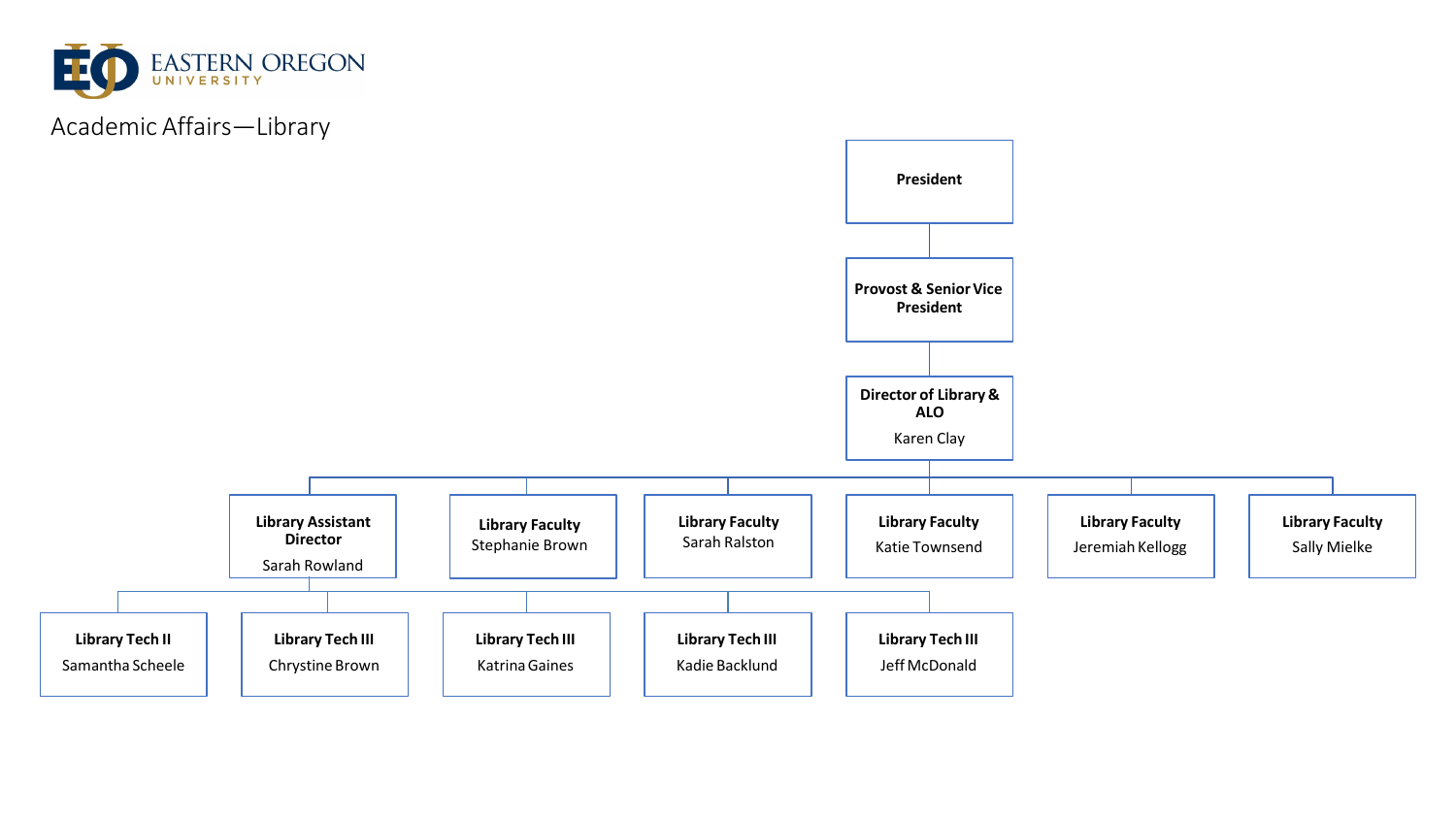![](_page_13_Figure_0.jpeg)

Academic Affairs—Enrollment Management & Institutional Effectiveness

![](_page_13_Figure_2.jpeg)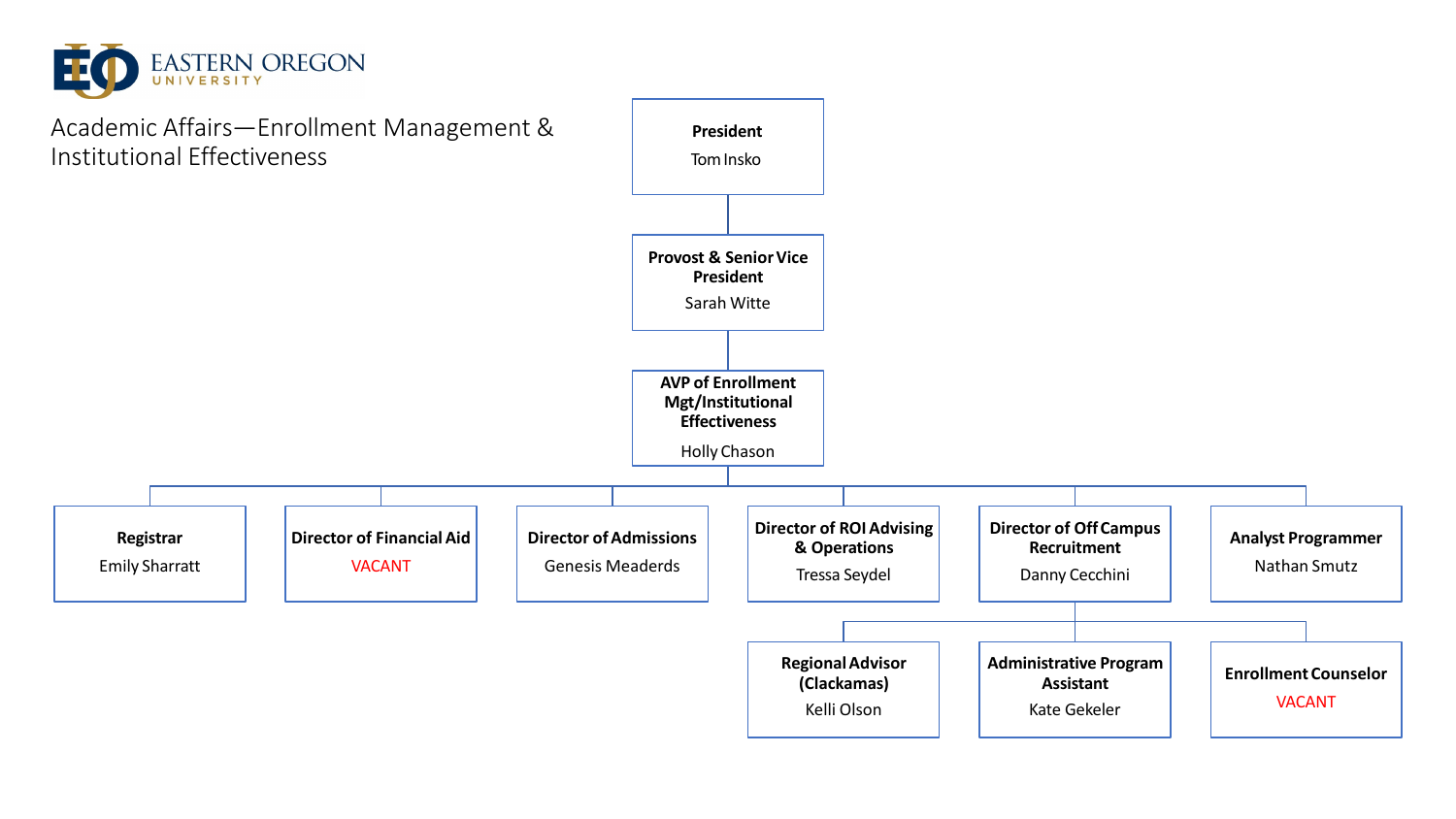![](_page_14_Picture_0.jpeg)

Enrollment Management & Institutional Effectiveness—Registrar's Office

![](_page_14_Figure_2.jpeg)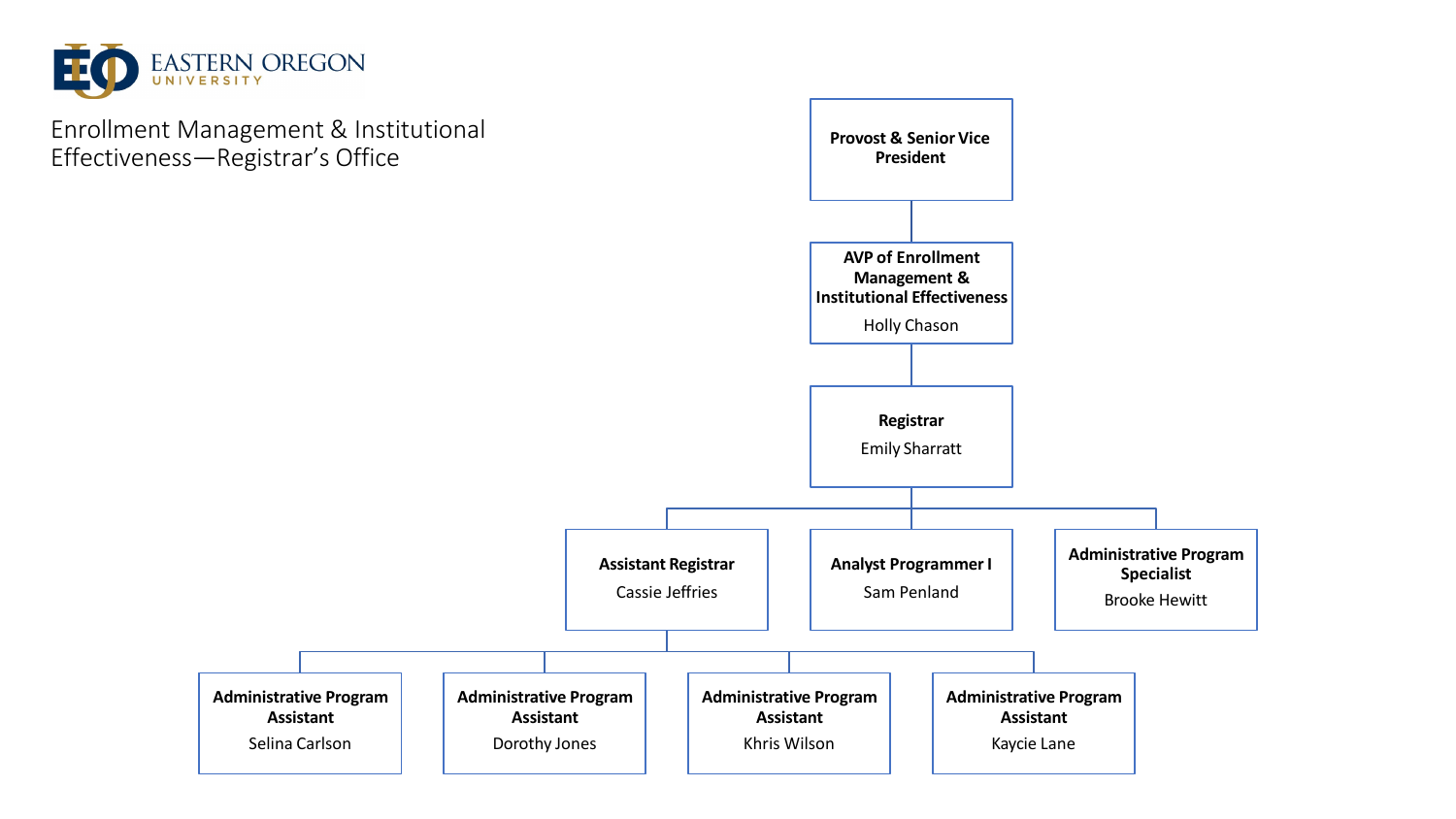![](_page_15_Picture_0.jpeg)

![](_page_15_Figure_1.jpeg)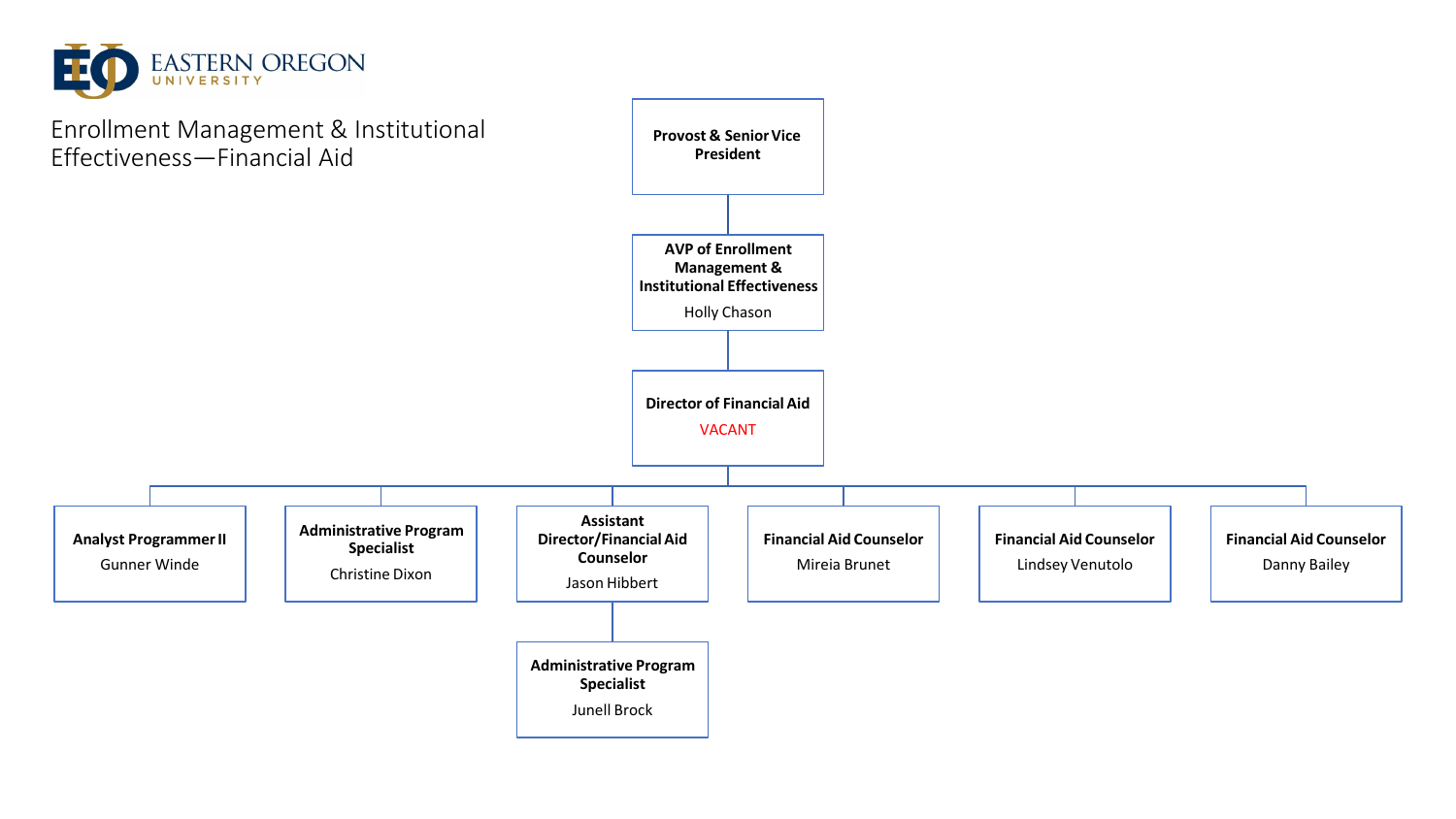![](_page_16_Picture_0.jpeg)

![](_page_16_Figure_1.jpeg)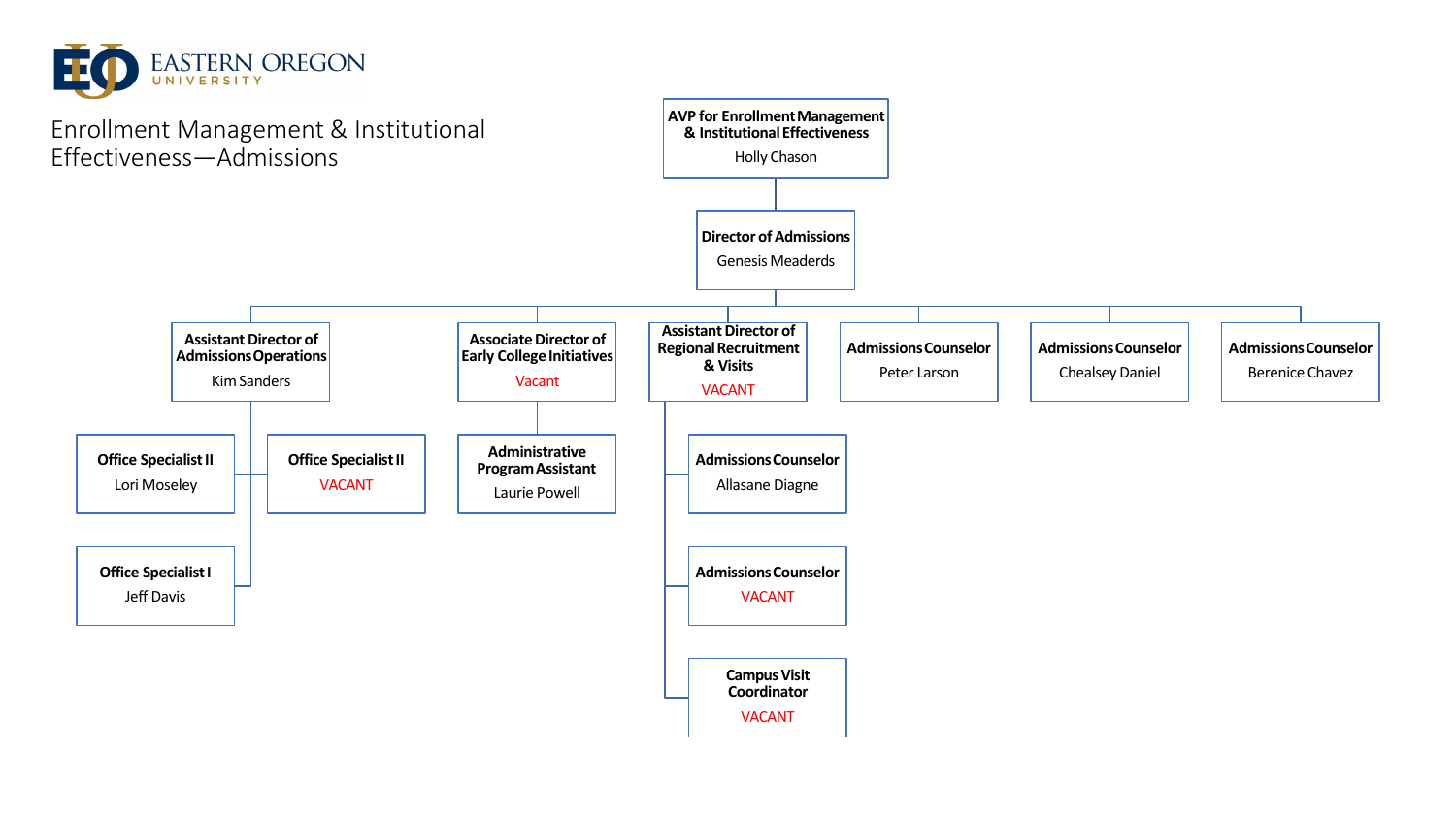![](_page_17_Picture_0.jpeg)

![](_page_17_Figure_1.jpeg)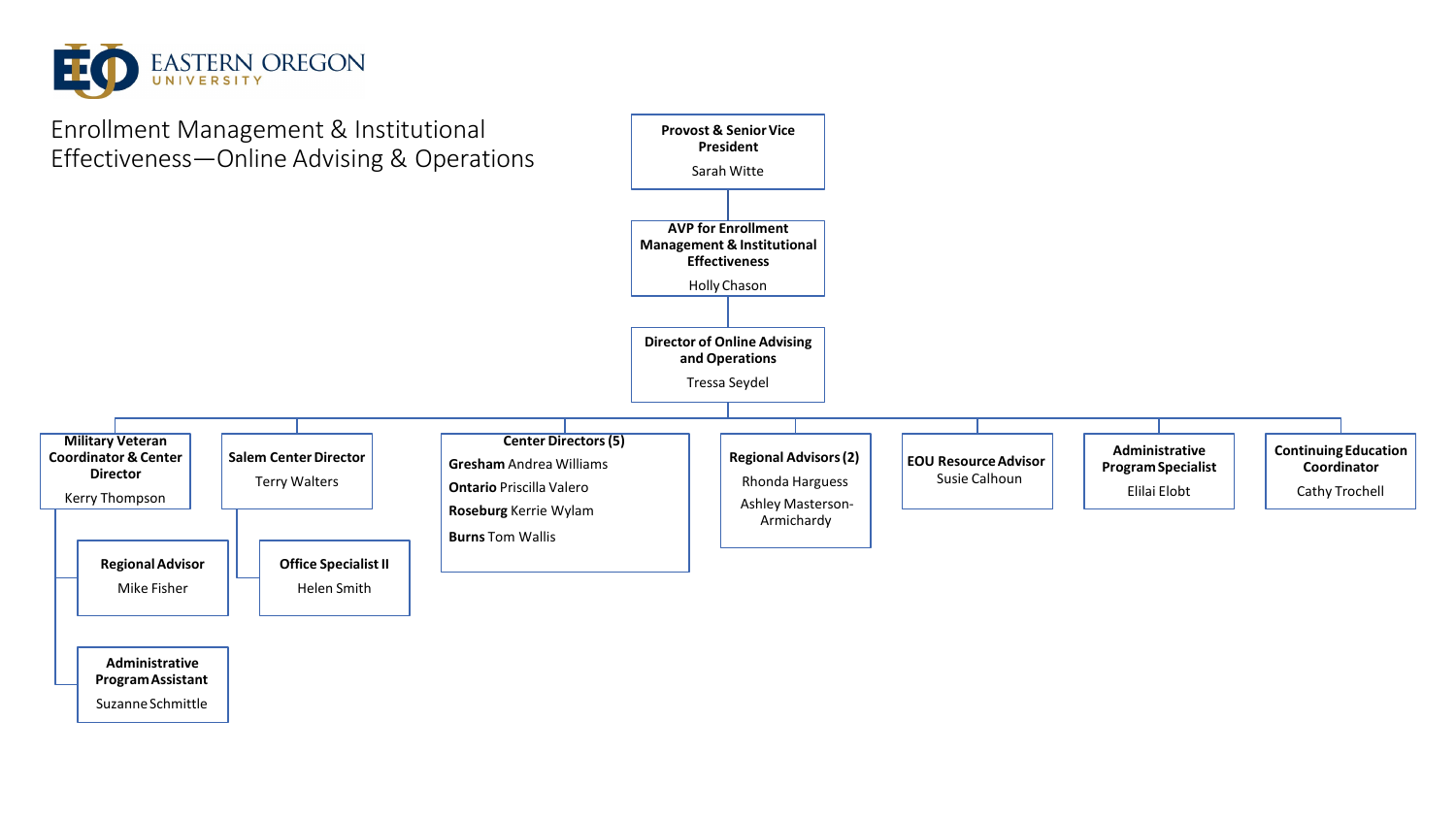![](_page_18_Figure_0.jpeg)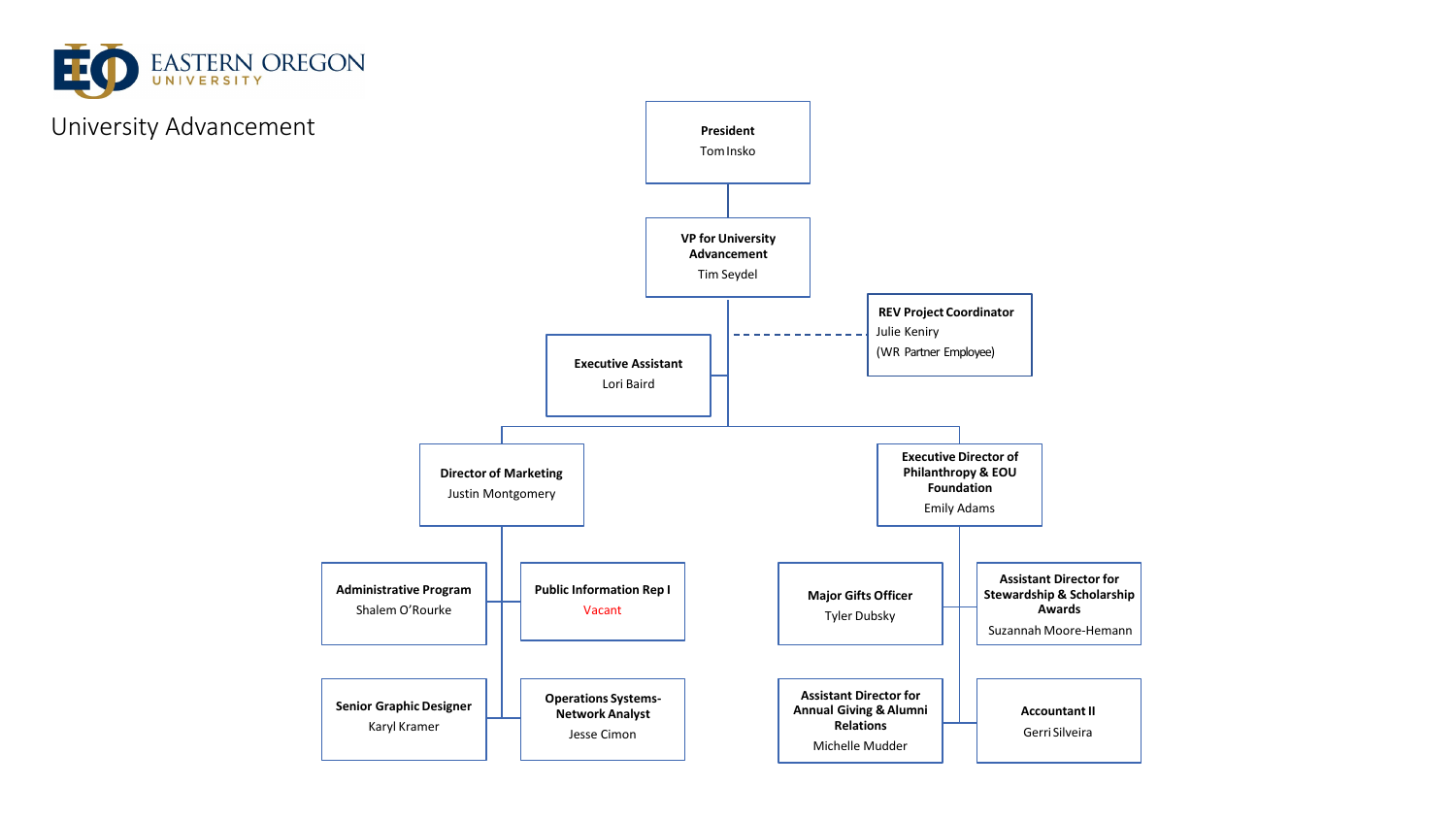![](_page_19_Figure_0.jpeg)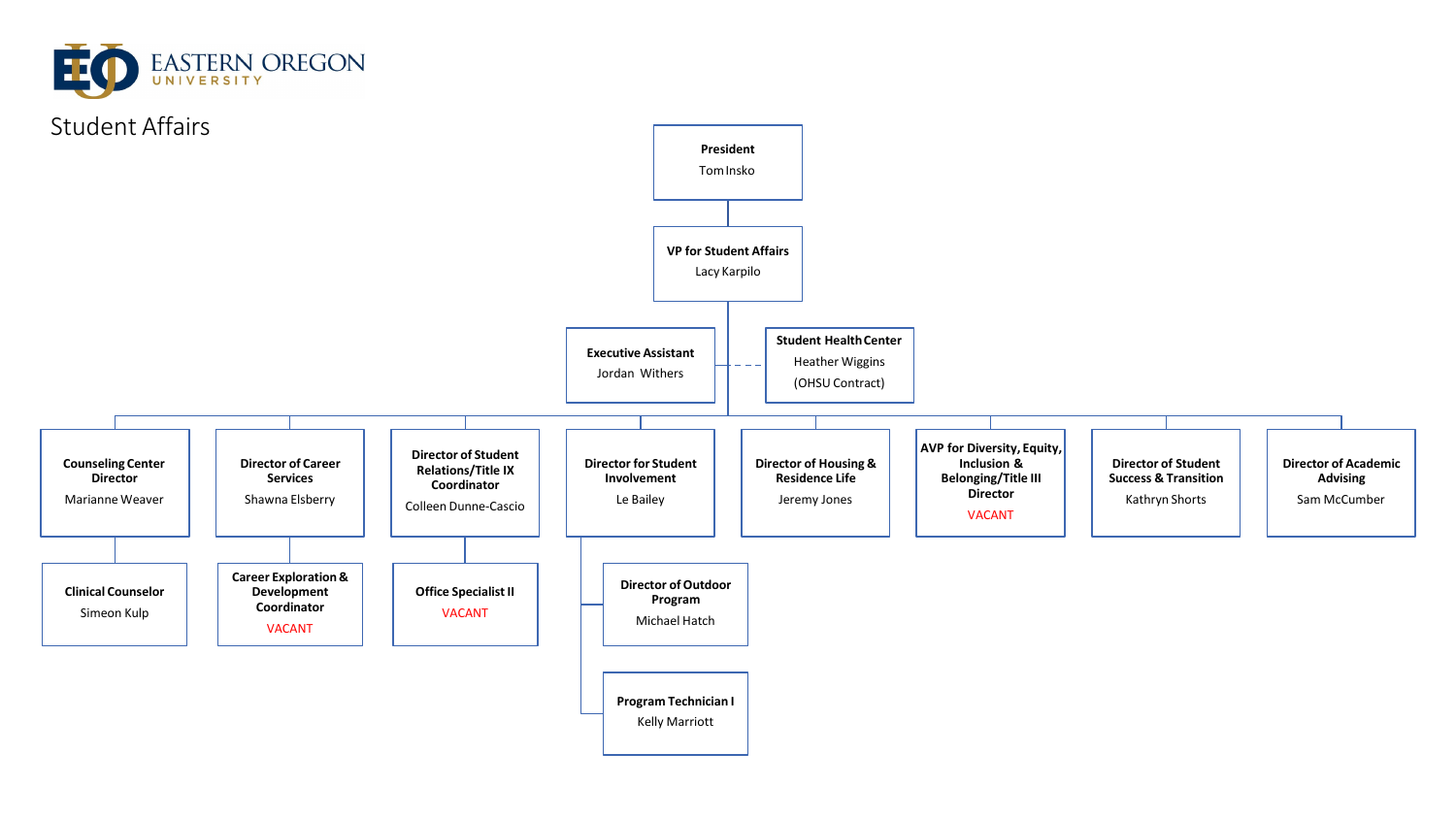![](_page_20_Picture_0.jpeg)

Student Affairs—Housing & Residence Life

![](_page_20_Figure_2.jpeg)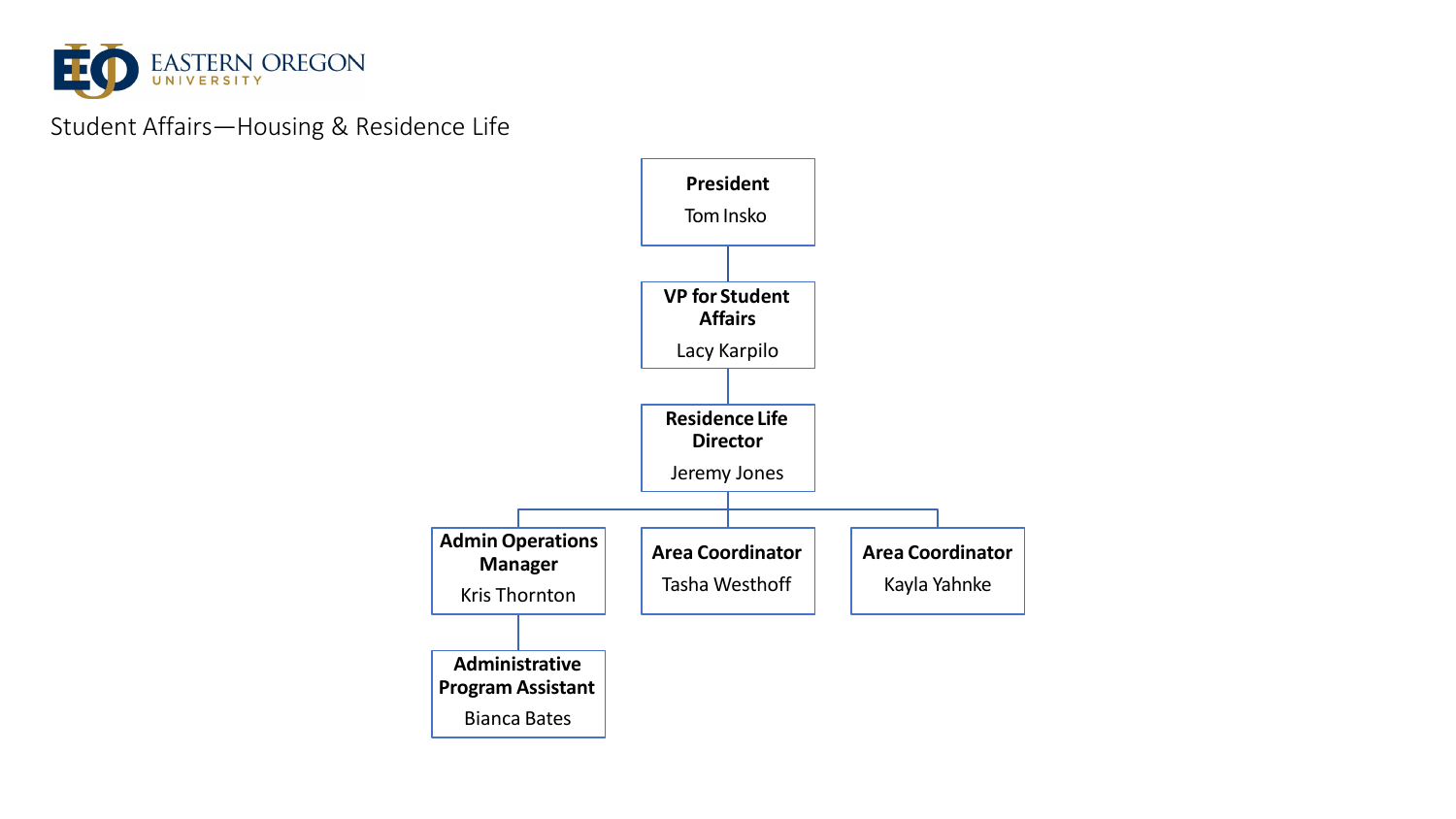![](_page_21_Picture_0.jpeg)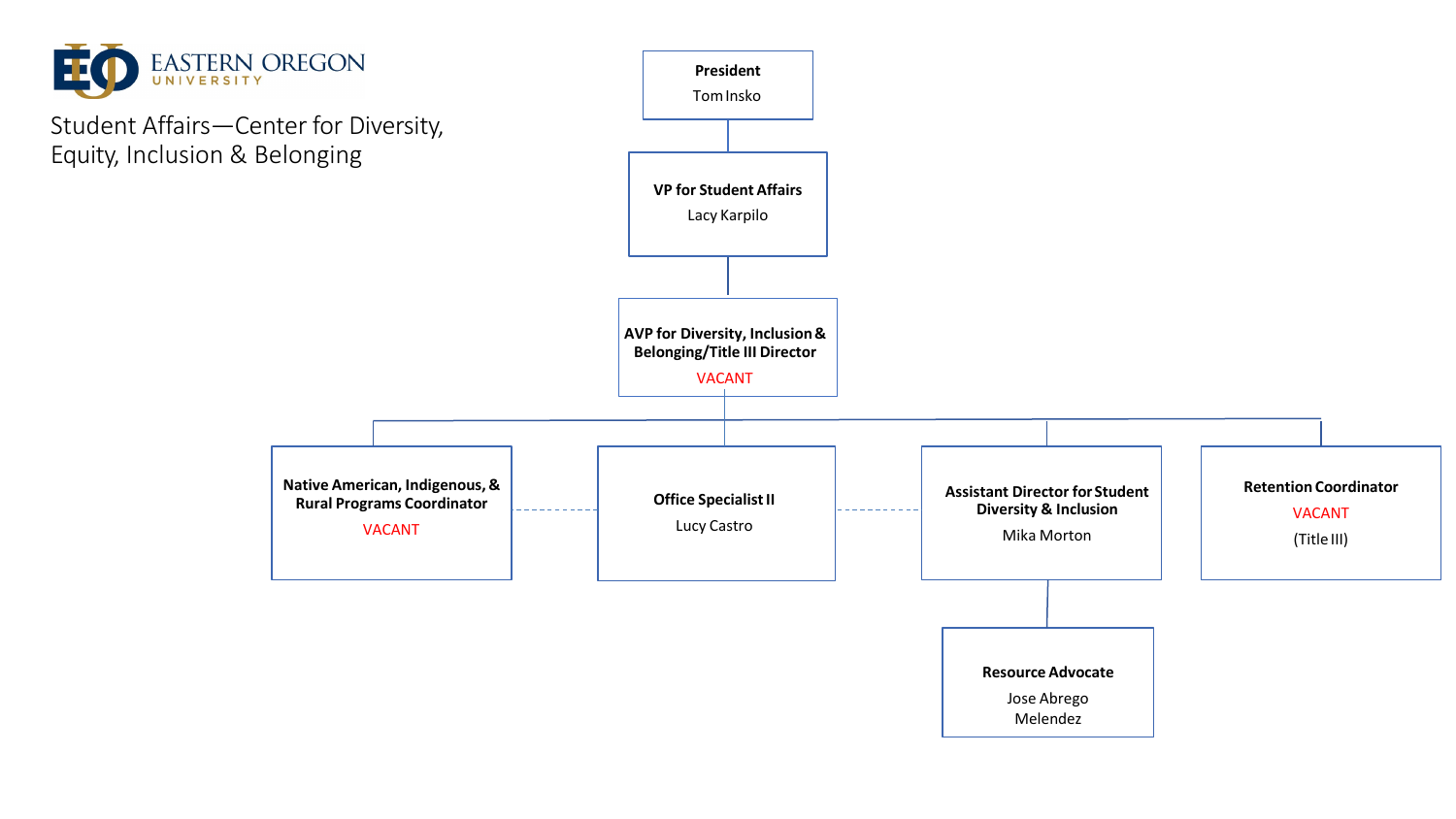![](_page_22_Picture_0.jpeg)

Student Affairs—Learning Center

![](_page_22_Figure_2.jpeg)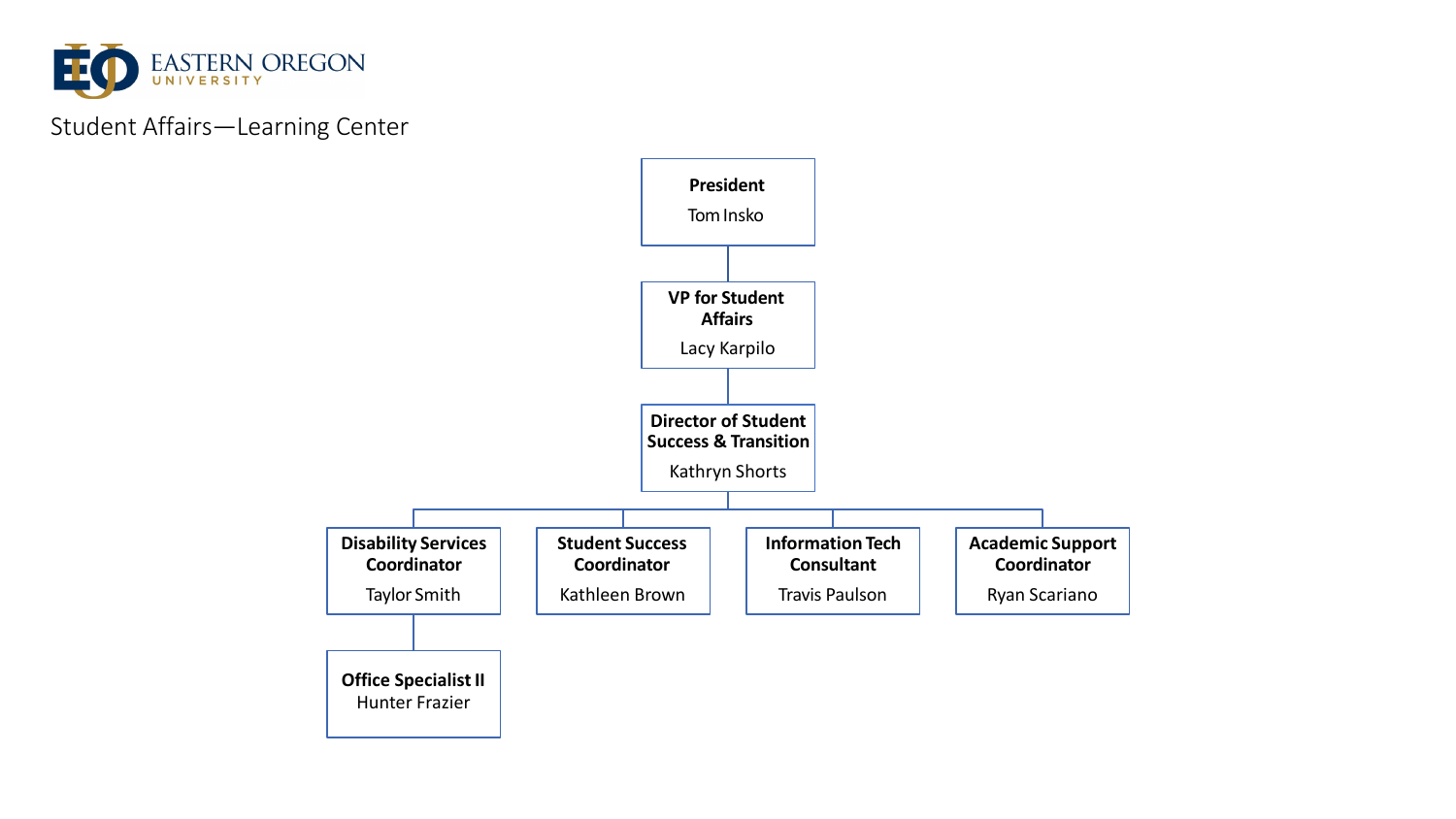![](_page_23_Picture_0.jpeg)

McKayla Neal

Student Affairs—Professional Academic

![](_page_23_Figure_2.jpeg)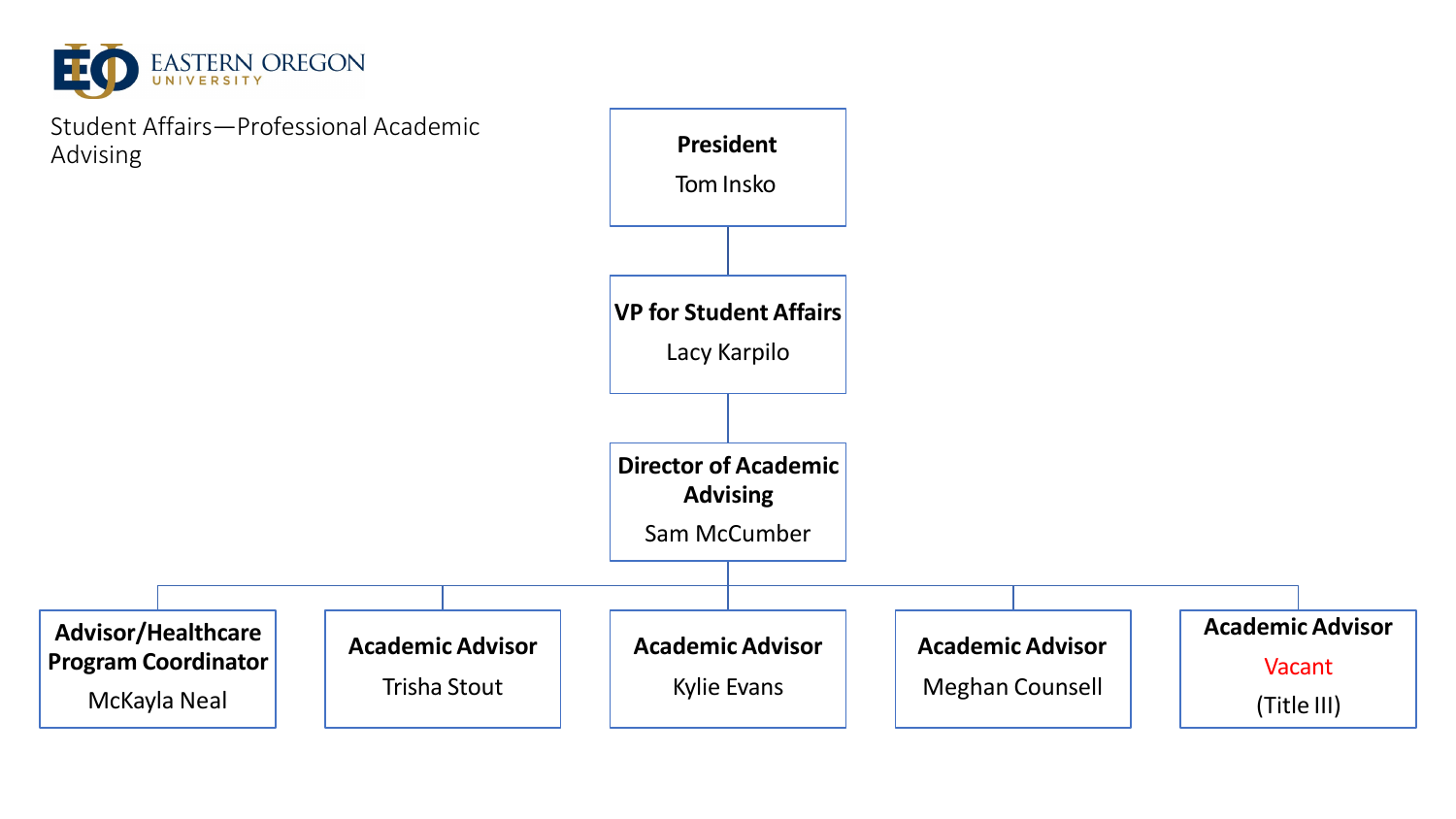![](_page_24_Picture_0.jpeg)

General Counsel & Board Secretary

![](_page_24_Figure_2.jpeg)